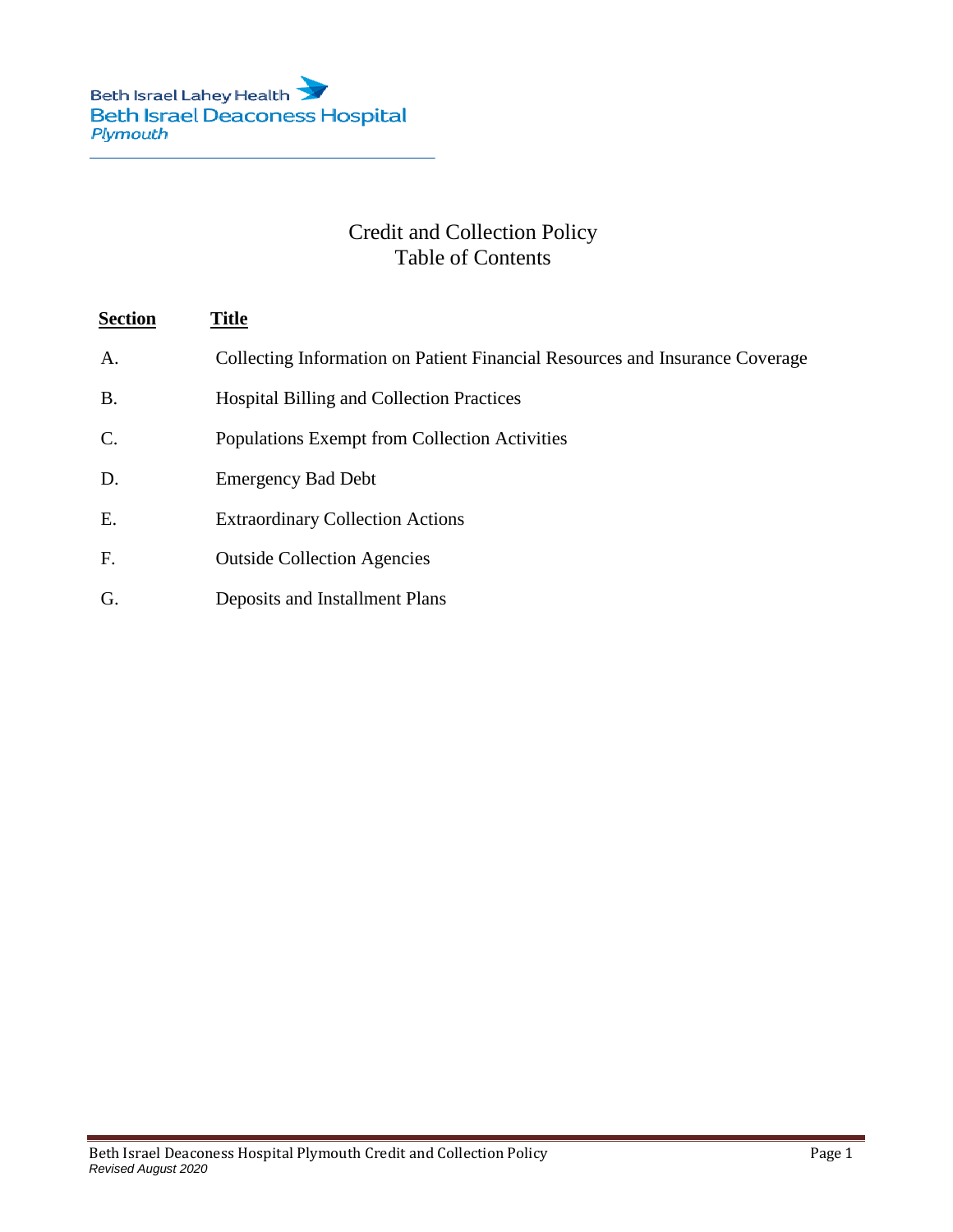## **Beth Israel Deaconess Hospital Plymouth Credit and Collection Policy**

Beth Israel Deaconess Hospital Plymouth, herein after referred to as BIDHP, has an internal fiduciary duty to seek reimbursement for services it has provided to patients who are able to pay, from responsible third party insurers who cover the patient's cost of care, and from other programs of assistance for which the patient is eligible. To determine whether a patient is able to pay for the services provided as well as to assist the patient in finding alternative coverage options if they are uninsured or underinsured, the hospital adheres to the following criteria related to billing and collecting from patients. In obtaining patient and family personal financial information, the hospital maintains all information in accordance with applicable federal and state privacy, security, and ID theft laws. BIDHP does not discriminate on the basis of race, color, national origin, citizenship, alienage, religion, creed, sex, sexual orientation, gender identity, age or disability in its policies or in its application of policies concerning the acquisition and verification of financial information pre-admission or pre-treatment deposits, payment plans, deferred or rejected admissions, Low Income Patient status as determined by the Massachusetts Office of Medicaid, determination that a patient is low-income, or in its billing and collection practices.

This Credit and Collection Policy applies to Beth Israel Deaconess Hospital Plymouth and any entity that is part of the hospital's license or tax ID number.

#### **A. Collecting Information on Patient Financial Resources and Insurance Coverage**

a) BIDHP will work with the patient to advise them of their duty to provide the following key information:

Prior to the delivery of any health care services (except for services that are provided to stabilize a patient determined to have an emergency medical condition or needing urgent care services), the patient has a duty to provide timely and accurate information on their current insurance status, demographic information, changes to their family income or group policy coverage (if any), and, if known, information on deductibles or co-payments that are required by their applicable insurance or financial program. The detailed information for each item should include, but not be limited to:

- i) Full name, address, telephone number, date of birth, social security number (if available), current health insurance coverage options, citizenship and residency information, and the patient's applicable financial resources that may be used to pay their bill;
- ii) If applicable, the full name of the patient's guarantor, their address, telephone number, date of birth, social security number (if available), current health insurance coverage options, and their applicable financial resources that may be used to pay for the patient's bill; and
- iii) Other resources that may be used to pay their bill, including other insurance programs, motor vehicle or homeowners insurance policies if the treatment was due to an accident, worker's compensation programs, student insurance policies, and any other family income such as an inheritances, gifts, or distributions from an available trust, among others.

BIDHP will advise the patient that they have a duty for keeping track of their unpaid hospital bills, including any existing co-payments, co-insurance, and deductibles, and contacting the hospital should they need assistance in paying for some or their entire bill. The hospital will advise the patient of their requirement to inform either their current health insurer (if they have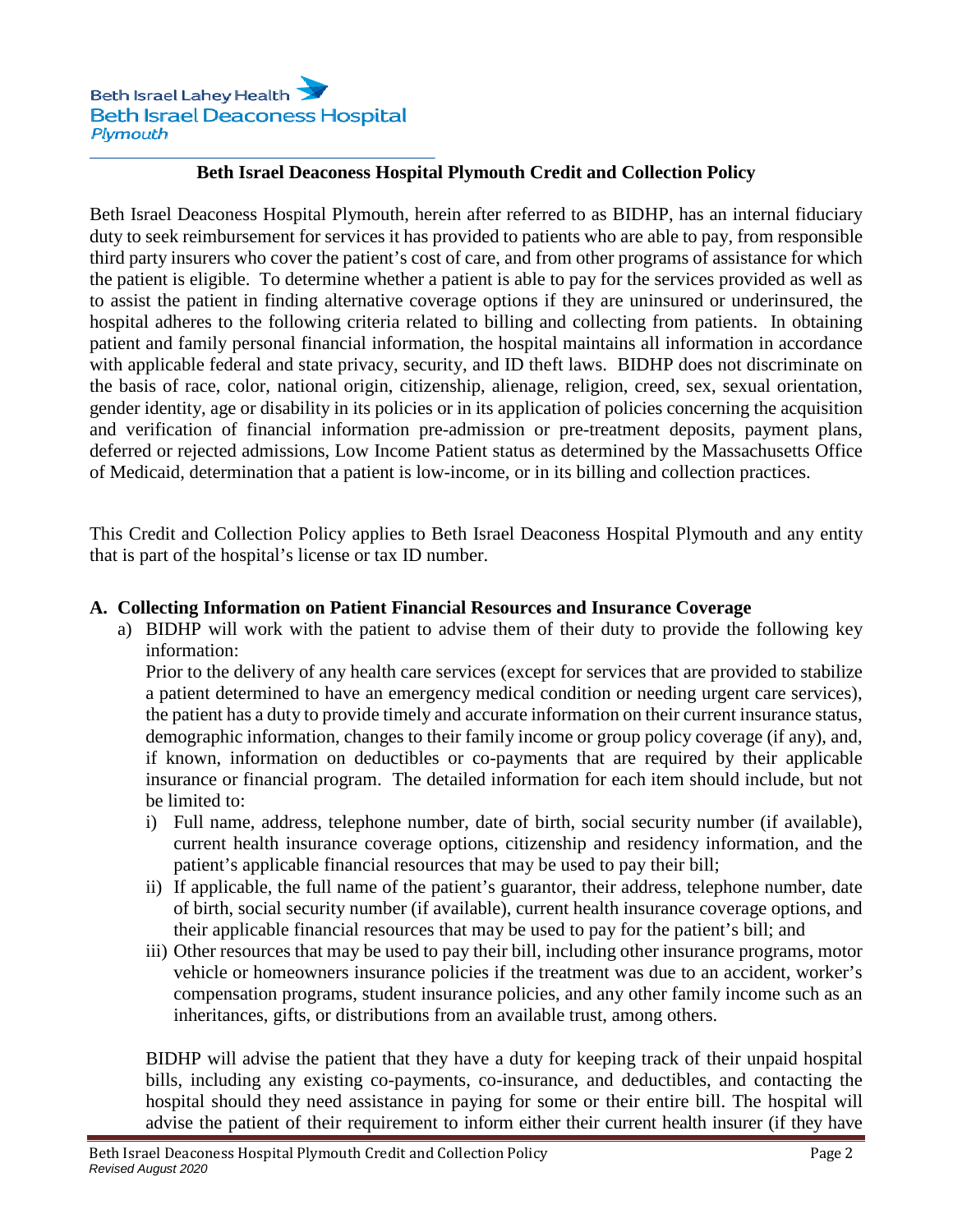one) or the state agency that determined the patient's eligibility status in a public program of any changes in family income or insurance status. The hospital may also assist the patient with updating their eligibility in a public program when there are any changes in family income or insurance status; provided that the patient informs the hospital of any such changes in the patient's eligibility status.

BIDHP will work with the patient to ensure they are aware of their duty to notify the hospital and the applicable program in which they are receiving assistance (e.g., MassHealth, Connector, Health Safety Net, or Health Safety Net Medical Hardship), of any information related to a change in family income, or if they are part of an insurance claim that may cover the cost of the services provided by the hospital. If there is a third party (such as, but not limited to, home or auto insurance) that is responsible to cover the cost of care due to an accident or other incident, the patient will work with the hospital or applicable program (including, but not limited to, MassHealth, Connector, or Health Safety Net) to assign the right to recover the paid or unpaid amount for such services.

BIDHP will notify the patient of their obligation to notify the Health Safety Net Office or MassHealth Agency when the patient is involved in an accident, or suffers from an illness or injury, or other loss that has or may result in a lawsuit or insurance claim. In such cases, the patient must –

- i) File a claim for compensation if available;
- ii) Agree to comply with all requirements of M.G.L. c.118E including but not limited to:
- a. Assigning to the Health Safety Net Office the right to recover an amount equal to the Health Safety Net payment provided from the proceeds of any claim or other proceeding against a third party;
- b. Provide information about the claim or any other proceeding, and fully cooperate with the Health Safety Net Office or its designee, unless the Health Safety Net Office determines that the cooperation would not be in the best interest of, or would result in serious harm or emotional impairment to the Patient
- c. Notify the Health Safety Net or The MassHealth Agency in writing within ten days of filing any claim, civil action, or other proceeding, and
- d. Repaying the Health Safety Net from the money received from a third party for all Eligible Services provided on or after the date of the accident or other incident after becoming a Low Income Patient for purposes of Health Safety Net payment, provided that only Health Safety Net payments provided as a result of the accident or other incident will be repaid.
- b) Hospital Obligations:

BIDHP will make all reasonable and diligent efforts to collect the patient's insurance and other information to verify coverage for the health care services to be provided by the hospital. These efforts may occur during the patient's initial in-person registration at a hospital location for a service, or may occur at other times. In addition, the hospital will notify the patient about the availability of coverage options through an available public assistance or hospital financial assistance program, including coverage through MassHealth, the premium assistance payment program operated by the Health Connector, the Children's Medical Security Program, Health Safety Net, or Health Safety Net Medical Hardship, in billing invoices that are sent to the patient or the patient's guarantor following delivery of services. Further, the hospital will also perform its due diligence through existing public or private financial verification systems to determine if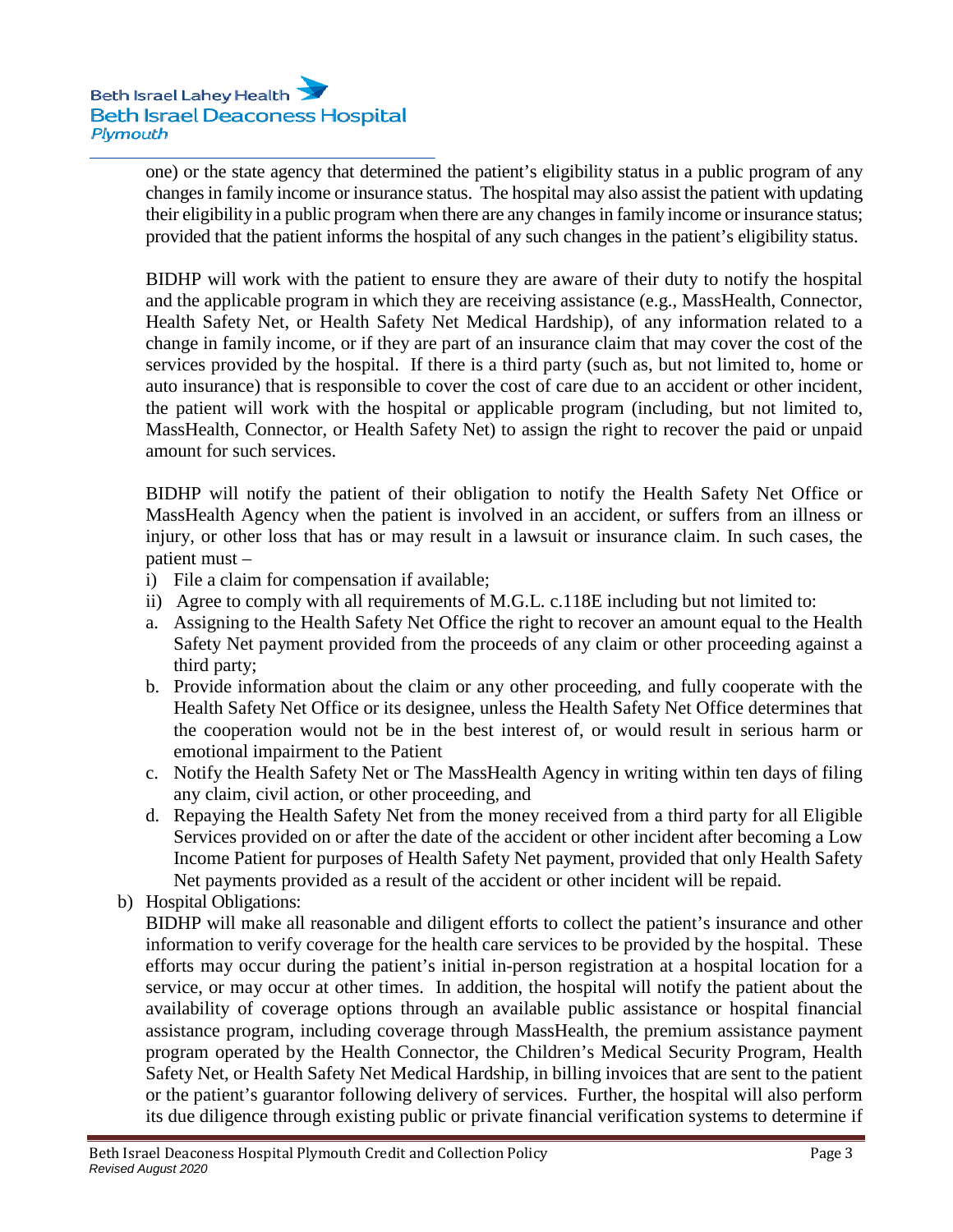it is able to identify the patient's eligibility status for public or private insurance coverage. The hospital will attempt to collect such information prior to the delivery of any non-emergent and non-urgent health care services. The hospital will delay any attempt to obtain this information while a patient is being treated for an emergency medical condition or needed urgent care services.

BIDHP's due diligence efforts will include, but are not limited to, requesting information about the patient's insurance status and checking any available public or private insurance databases. BIDHP will seek payment from third party payers for all covered services and will comply with the insurer's billing and authorization requirements. BIDHP will appeal any denied claim when the service is payable in whole or in part by a known third party insurance company that may be responsible for the costs of the patient's care. Whenever possible, BIDHP will assist the patient in appealing denials or other adverse judgments with their insurance plan, recognizing that the insurance plan often requires these appeals to be made by the patient. When hospital registration or admission staff are informed by the patient, they shall also work with the patient to ensure that relevant information is communicated to the appropriate public programs, such as any changes to family income or insurance status, including any lawsuit or insurance claim that may cover the cost of the services provided by the hospital.

If the patient or guarantor/guardian is unable to provide the information needed, and the patient consents, the hospital will make reasonable efforts to contact relatives, friends, guarantor/guardian, and/or other appropriate third parties for additional information.

BIDHP's reasonable due diligence efforts to investigate whether a third party insurance or other resource may be responsible for the cost of services provided by the hospital shall include, but not be limited to, determining from the patient if there is an applicable policy to cover the cost of the claims, including: (1) motor vehicle or home owner's liability policy, (2) general accident or personal injury protection policy, (3) worker's compensation programs, and (4) student insurance policies, among others. If the hospital is able to identify a liable third party or has received a payment from a third party or another resource (including from a private insurer or another public program), the hospital will report the payment to the applicable program and offset it, if applicable per the program's claims processing requirements, against any claim that may have been paid by the third party or other resource. For state public assistance programs that have actually paid for the cost of services, the hospital is not required to secure assignment on a patient's right to third party coverage of services. In these cases, the patient should be aware that the applicable state program may attempt to seek assignment on the costs of the services provided to the patient.

# **B. Hospital Billing and Collection Practices**

BIDHP has a uniform and consistent process for submitting and collecting claims submitted to patients, regardless of their insurance status. Specifically, if the patient has a current unpaid balance that is related to services provided to the patient and not covered by a public or private coverage option, the hospital will follow the following reasonable collection/billing procedures, which include:

a) An initial bill sent to the patient or the party responsible for the patient's personal financial obligations; the initial bill will include information about the availability of financial assistance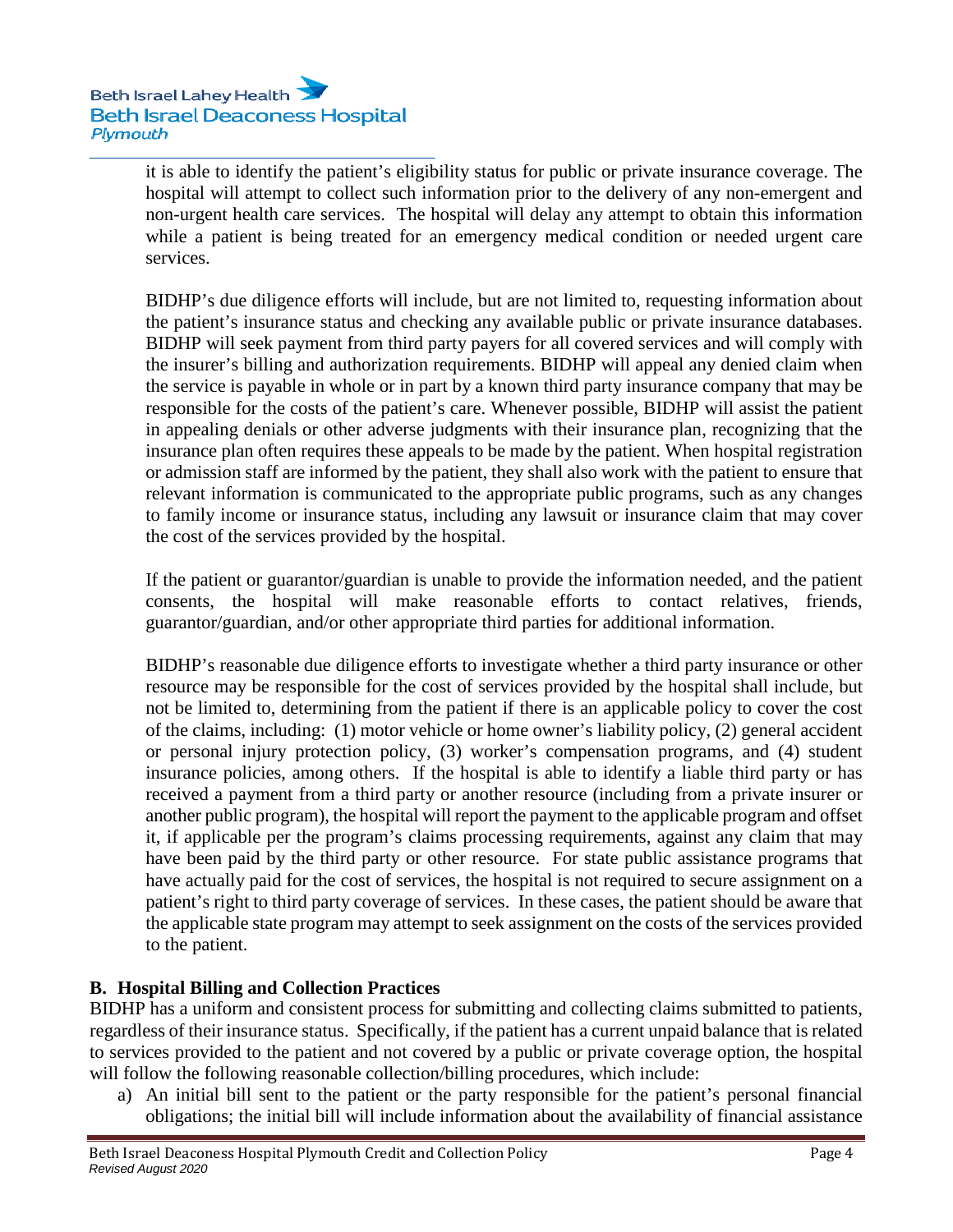(including, but not limited to MassHealth, the premium assistance payment program operated by the Health Connector, the Children's Medical Security Program, the Health Safety Net and Health Safety Net Medical Hardship) to cover the cost of the hospital's bill;

- b) Subsequent billings, telephone calls, collection letters, personal contact notices, computer notifications, or any other notification method that constitutes a genuine effort to contact the party responsible for the unpaid bill, which will also include information on how the patient can contact the hospital if they need financial assistance;
- c) If possible, documentation of alternative efforts to locate the party responsible for the obligation or the correct address on billings returned by the postal service such as "incorrect address" or "undeliverable;"
- d) Sending a final notice by certified mail for uninsured patients (those who are not enrolled in a program such as the Health Safety Net or MassHealth) who incur an emergency bad debt balance over \$1,000 on Emergency Level Services only, where notices have not been returned as "incorrect address" or "undeliverable," and also notifying the patients of the availability of financial assistance in the communication;
- e) Documentation of continuous billing or collection action undertaken for 120 days from the date of the service is maintained and available to the applicable federal and/or state program to verify these efforts; and
- f) Checking the Massachusetts Eligibility Verification System (EVS) to ensure that the patient is not a Low Income Patient and has not submitted an application for coverage for either MassHealth, the premium assistance payment program operated by the Health Connector, the Children's Medical Security Program, Health Safety Net, or Health Safety Net Medical Hardship, prior to submitting claims to the Health Safety Net Office for bad debt coverage.
- g) For all patients who are enrolled in a public assistance program, BIDHP will only bill those patients for the specific co-payment, co-insurance, or deductible that is outlined in the applicable state regulations and which may further be indicated on the state Medicaid Management Information System.

BIDHP will seek a specified payment for those patients that do not qualify for enrollment in a Massachusetts state public assistance program, such as out-of-state residents, but who may otherwise meet the general financial eligibility categories of a state public assistance program. For these patients, BIDHP will notify the patient if such additional resources are available based on the patient's income and other criteria, as outlined in the hospital's financial assistance policy. Patients may also be eligible for financial assistance from BIDHP, in accordance with BIDHP's financial assistance policy.

# **C. Populations Exempt from Collection Activities**

The following patient populations are exempt from any collection or billing procedures pursuant to state regulations and policies: Patients enrolled in a public health insurance program, including but not limited to, MassHealth, Emergency Aid to the Elderly, Disabled and Children (EAEDC); Children's Medical Security Plan (CMSP), if MAGI income is equal to or less than 300% of the FPL; Low Income Patients as determined by MassHealth and Health Safety Net, including those with MAGI Household income or Health Safety Net Medical Hardship Family Countable Income between 150.1 to 300% of the FPL; and Health Safety Net Medical Hardship, subject to the following exceptions: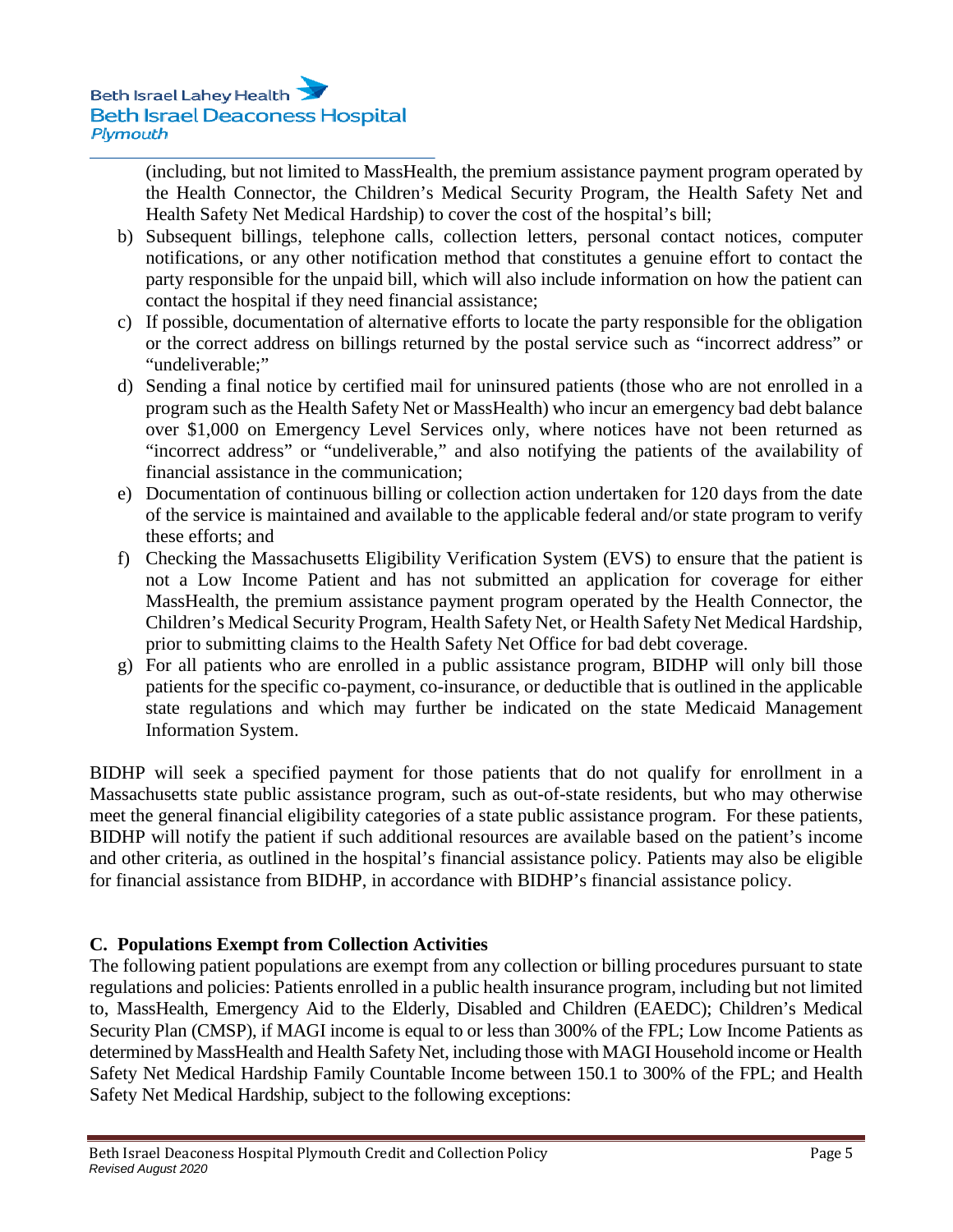- a) BIDHP may seek collection action against any patient enrolled in the above mentioned programs for their required co-payments and deductibles that are set forth by each specific program;
- b) BIDHP may also initiate billing or collection for a patient who alleges that he or she is a participant in a financial assistance program that covers the costs of the hospital services, but fails to provide proof of such participation. Upon receipt of satisfactory proof that a patient is a participant in a financial assistance program, (including receipt or verification of signed application) BIDHP shall cease its billing or collection activities;
- c) BIDHP may continue collection action on any Low Income Patient for services rendered prior to the Low Income Patient determination, provided that the current Low Income Patient status has been terminated, expired, or not otherwise identified on the state Eligibility Verification System or the Medicaid Management Information System. However, once a patient is determined eligible and enrolled in MassHealth, the premium assistance payment program operated by the Health Connector, the Children's Medical Security Plan, or Health Safety Net Medical Hardship, BIDHP will cease collection activity for services (with the exception of any copayments and deductibles) provided prior to the beginning of their eligibility.
- d) BIDHP may seek collection action against any of the patients participating in the programs listed above for non-covered services that the patient has agreed to be responsible for, provided that the hospital obtained the patient's prior written consent to be billed for such service(s). However, even in these circumstances, BIDHP will not bill the patient for claims related to medical errors or claims denied by the patient's primary insurer due to an administrative or billing error.
- e) At the request of the patient, BIDHP may bill a Low Income Patient in order to allow the Patient to meet the required CommonHealth one-time deductible as described in 130 CMR 506.009.

### **D. Emergency Bad Debt**

BIDHP will submit claims for Emergency Bad Debt as defined in 101 CMR 613.06(2). BIDHP will not submit a claim for a deductible or coinsurance portion of a claim for which an insured patient or Low Income Patient is responsible.

- a) For Inpatient services BIDHP financial counselors will make reasonable efforts to obtain financial information to determine responsibility for payment from the patient or guarantor, prior to the patient being discharged or if necessary at the time of discharge. If the patient or guarantor/guardian is unable to provide the information needed, and the patient consents, the hospital will make reasonable efforts to contact relatives, friends, guarantor/guardian, and/or other appropriate third parties for additional information.
- b) For Emergency and Outpatient services, BIDHP registration staff will make reasonable efforts as soon as possible to obtain financial information to determine responsibility for payment from the patient or guarantor.

### **E. Extraordinary Collection Actions**

a) BIDHP will not undertake any "extraordinary collection actions" until such time as it has made reasonable efforts and followed a reasonable review of the patient's financial status and other information necessary to determine eligibility for financial assistance which will determine that a patient is entitled to financial assistance or exemption from any collection or billing activities under this credit and collection policy. The Chief Financial Officer has final authority for determining that BIDHP has made reasonable efforts to determine whether an individual is eligible for financial assistance under BIDHP's Financial Assistance Policy, and may therefore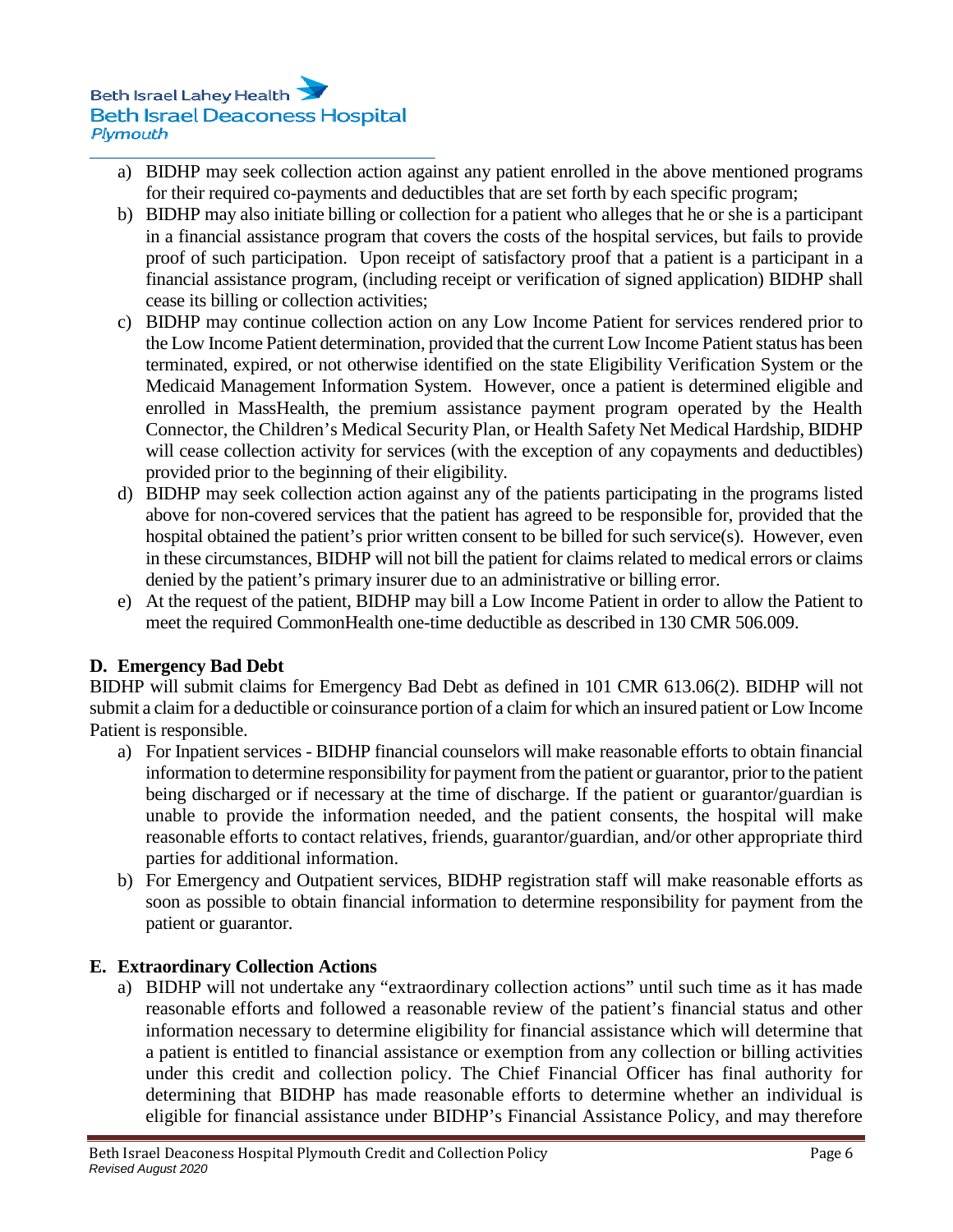engage in an extraordinary collection action against such individual. BIDHP will keep any and all documentation that was used in this determination pursuant to the hospital's applicable record retention policy.

- b) BIDHP will accept and process an application for financial assistance under its financial assistance policy submitted by a patient for the entire "application period." The "application period" begins on the date care is provided and ends on the later of the 240<sup>th</sup> day after the date that the first post-discharge billing statement for the care is provided, subject to the following special additional requirements. The application period does not end before 30 days after the hospital has provided the patient with the 30-day notice described below. In the case of a patient who has been presumptively determined to be eligible for less than the most generous assistance under the financial assistance policy, the application does not end before the end of a reasonable period for the patient to apply for more generous financial assistance, as further described below.
- c) Extraordinary collection actions include:
	- i) Selling a patient's debt to another party (except if the special requirements set forth below are met);
	- ii) Reporting to credit reporting agencies or credit bureaus;
	- iii) Deferring, denying, or requiring a payment before providing, medically necessary care because of nonpayment of one or more bills for previously covered care under the hospital's financial assistance policy (which is considered an extraordinary collection action for the previously provided care)
	- iv) Actions that require legal or judicial process, including:
		- (1) Placing a lien on a patient's property;
		- (2) Foreclosing on real property;
		- (3) Attaching or seizing a bank account or any other personal property;
		- (4) Commencing a civil action against a patient;
		- (5) Causing a patient's arrest;
		- (6) Causing a patient to be subject to a writ of body attachment; and
		- (7) Garnishing a patient's wages.
	- v) BIDHP will treat the sale of a patient's debt to another party as an extraordinary collection action unless the hospital enters into a binding written agreement with the purchaser of the debt pursuant to which (i) the purchaser is prohibited from engaging in any extraordinary collection actions to obtain payment for care; (ii) the purchaser is prohibited from charging interest on the debt at a rate higher than the applicable IRS underpayment rate; (iii) the debt is returnable to or recallable by the hospital upon a determination that the patient is eligible for financial assistance; and (iv) if the patient is determined to be eligible for financial assistance and the debt is not returned to or recalled by the hospital, the purchaser is required to adhere procedures that ensure that the patient does not pay the purchaser more than the patient is personally responsible to pay under the financial assistance policy.
	- vi) Extraordinary collection actions include actions taken to obtain payment for care against any other patient who has accepted or is required to accept responsibility for the patient's hospital bill for the care.
- d) BIDHP will refrain from initiating any extraordinary collection actions against a patient for a period of at least 120 days from the date the hospital provides the first post-discharge billing statement for the care; except that special requirements apply to deferring or denying medically necessary care because of nonpayment as described below.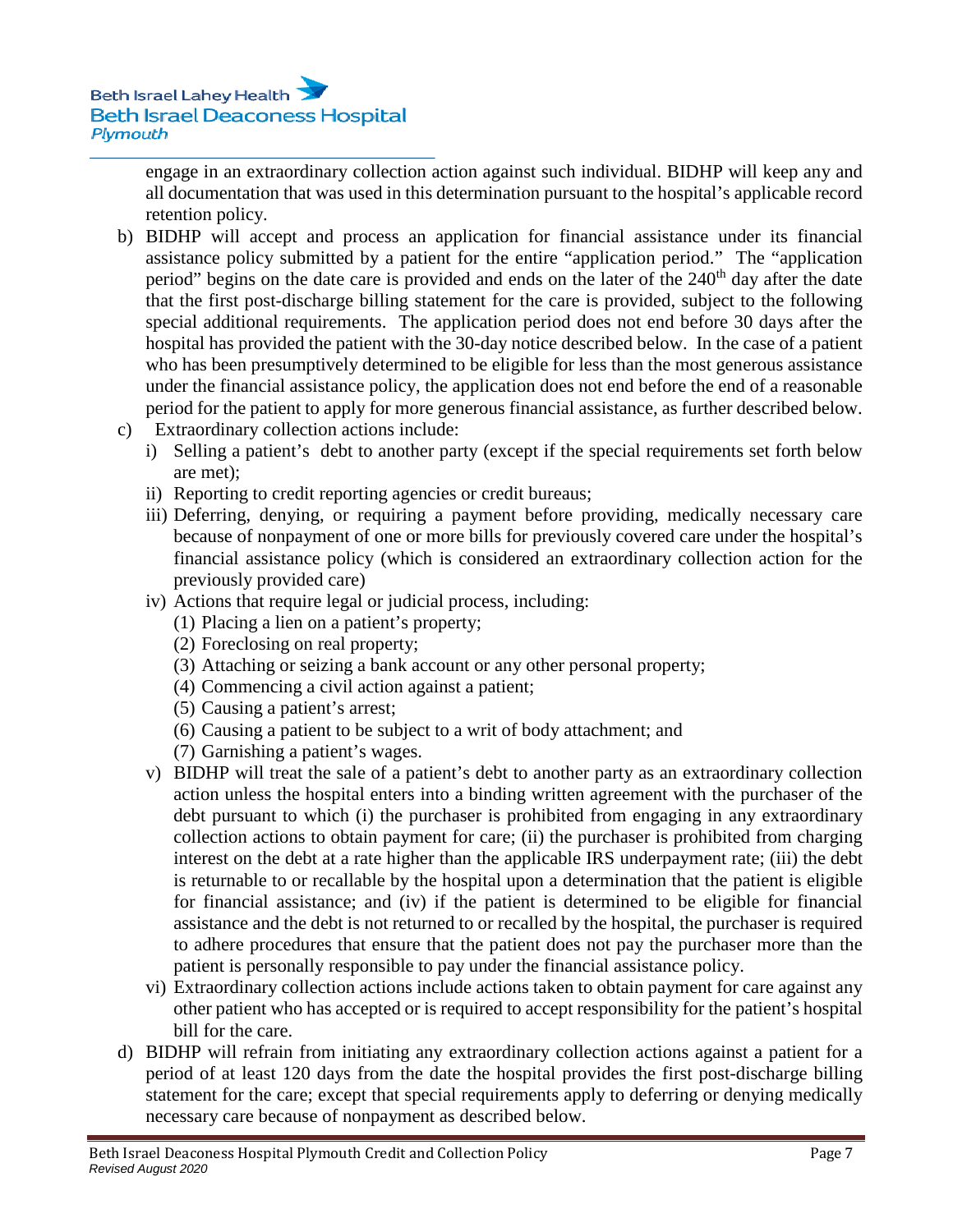- e) In addition to refraining from initiating any extraordinary collection actions for the 120-day period described above, BIDHP will refrain from initiating any extraordinary collection actions for a period of at least 30 days after it has notified the patient of its financial assistance policy in the following manner: the hospital (i) provides the patient with a written notice that indicates that financial assistance is available for eligible patients, that identifies the extraordinary collection actions that the hospital (or other authorized party) intends to initiate to obtain payment for the care, and that states a deadline after which extraordinary collection actions may be initiated that is no earlier than 30 days after the date that written notice is provided: (ii) provides the patient with a plain language summary of the financial assistance policy; and (iii) makes a reasonable effort to verbally notify the patient about the financial assistance policy and how the patient may obtain assistance with the financial assistance policy application process; except that special requirements apply to deferring or denying necessary medically necessary care as described below.
- f) BIDHP will meet the following special requirements in the event that it defers or denies care due to nonpayment for prior care that was eligible for financing assistance. The hospital may provide less than the 30 days' notice described above if it provides the patient with a financial assistance application form and a written notice indicating financial assistance is available for eligible patients. The written notice will state a deadline after which the hospital will no longer accept and process an application for financial assistance, which will be no earlier than the end of the application period or 30 days after the date the written notice is first provided. If the patient submits an application before the deadline, the hospital will process the application on an expedited basis.
- g) If a patient submits a complete or incomplete application for financial assistance under the hospital's financial assistance policy during the application period, BIDHP will suspend any extraordinary collection actions to obtain payment for care. In such event, the hospital will not initiate, or take further action on any previously initiated extraordinary collection actions until either (i) the hospital has determined whether the patient is eligible for financial assistance under the financial assistance policy or (ii) in the case of an incomplete application for financial assistance, the patient has failed to respond for requests for additional information and/or documentation within a reasonable period of time. BIDHP will also take further action, depending on whether the application is complete or incomplete, as described below.
- h) In the event that a patient submits a complete application for financial assistance during the application period, BIDHP will make a determination as to whether the patient is eligible for financial assistance. If the hospital determines that the patient is eligible for assistance other than free care, the hospital will (i) provide the patient with a billing statement that indicates the amount the patient owes for the care as a patient eligible for financial assistance and states, or describes how the patient can get information regarding, the Amounts Generally Billed for the care, (ii) take all reasonable measures to reverse any extraordinary collection action (with the exceptions of a sale of debt and deferring or denying, or requiring a payment before providing, medically necessary care because of a patient's nonpayment of prior bills for previously provided care for which the patient was eligible for financial assistance) taken against the patient to obtain payment for care. Reasonable measures to reverse such an extraordinary collection action will include measures to vacate any judgment, lift any levy or lien, and removing from the patient's credit report any adverse information that was reported to a consumer reporting agency or credit bureau.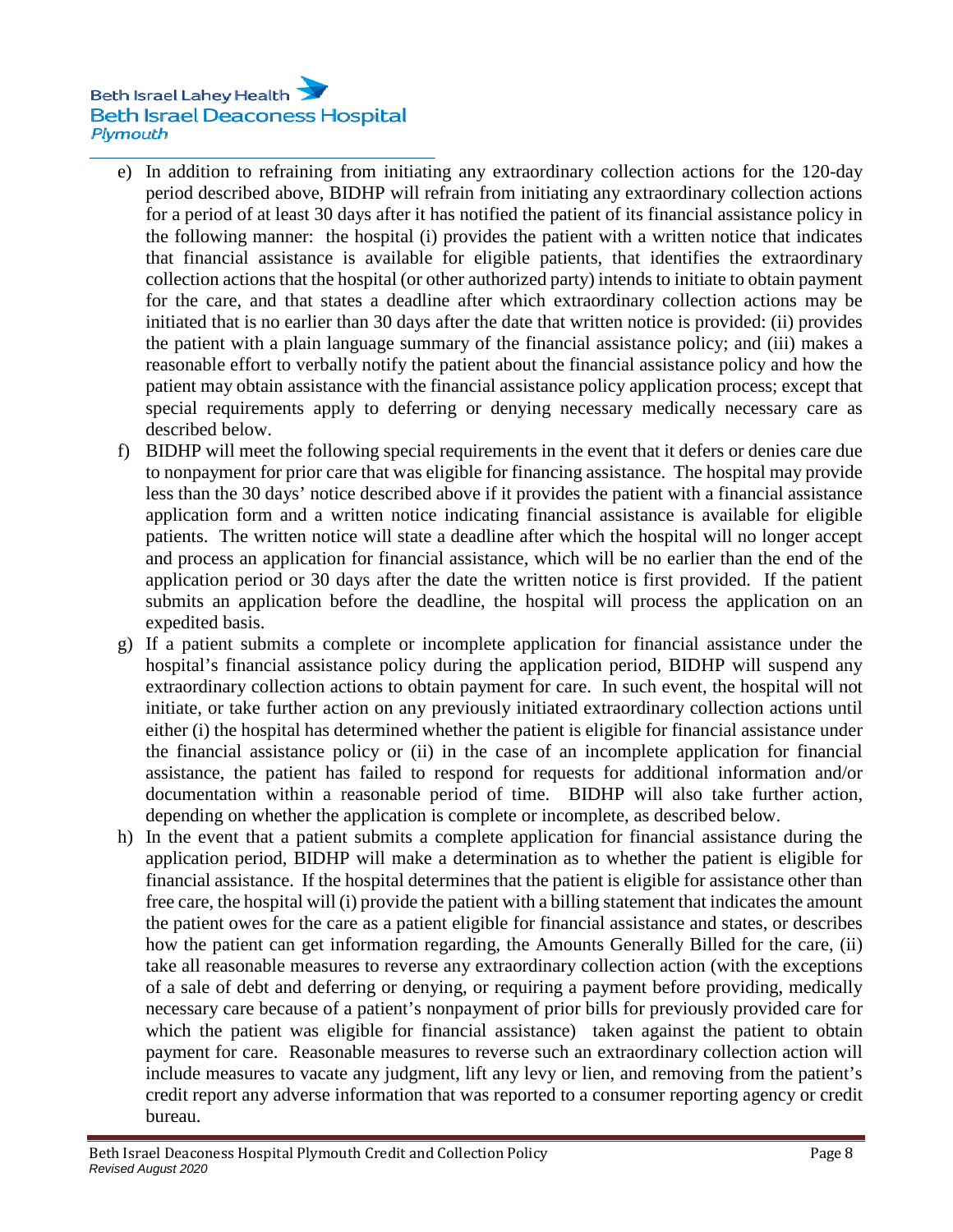- i) In the event that a patient submits an incomplete application for financial assistance during the application period, the hospital will in addition provide the patient with written notice that describes the additional information and/or documentation required under the financial assistance policy and that includes contact information.
- j) BIDHP may make presumptive determinations that a patient is eligible for financial assistance under the financial assistance policy based on information other than that provided by the patient or based on a prior determination of eligibility. In the event that a patient is determined to be eligible for less than the most generous assistance available under the financial assistance policy, the hospital will: (i) notify the patient regarding the basis for the presumptive eligibility determination and the way to apply for more generous assistance available under the financial assistance policy; (ii) give the patient a reasonable period of time to apply for more generous assistance before initiating extraordinary collection actions to obtain the discounted amount owed; and (iii) if the patient submits a complete application seeking more generous financial assistance during the application period, determine whether the patient is eligible for the more generous discount.
- k) BIDHP will not garnish a Low Income Patient's or their guarantor's wages or execute a lien on the Low Income Patient's or their guarantor's personal residence or motor vehicle unless: (1) the hospital can show the patient or their guarantor has the ability to pay, (2) the patient/guarantor did not respond to hospital requests for information or the patient/guarantor refused to cooperate with the hospital to seek an available financial assistance program, and (3) for purposes of the lien, it was approved by the hospital's Board of Trustees on a patient's case by case basis.
- l) BIDHP and its agents shall not continue collection or billing efforts related to a patient who is a member of a bankruptcy proceeding except to secure its rights as a creditor in the appropriate order (similar actions may also be taken by the applicable public assistance program that has paid for services). The hospital and its agents will also not charge interest on an overdue balance for a Low Income Patient or for patients who meet the criteria for coverage through the hospital's own internal financial assistance program.
- m) BIDHP maintains compliance with applicable billing requirements and follows applicable state and federal requirements related to the non-payment for specific services that were the result of or directly related to a Serious Reportable Event (SRE), the correction of the SRE, a subsequent complication arising from the SRE, or a readmission to the same hospital for services associated with the SRE. SREs that do not occur at the hospital are excluded from this determination of non-payment as long as the treating facility and the facility responsible for the SRE do not have common ownership or a common corporate parent. The hospital also does not seek payment from a Low Income Patient through the Health Safety Net program whose claims were initially denied by an insurance program due to an administrative billing error by the hospital.

# **F. Outside Collection Agencies**

BIDHP may contract with outside collection agencies to assist in the collection of certain accounts, including patient responsible amounts not resolved after 120 days of continuous collection actions. The hospital may also enter into binding contracts with outside collection agencies. Any such contract permitting the sale of debt that is not treated as an extraordinary collection action will meet the requirements described above. In all other cases, if the hospital sells or refers a patient's debt to another party, the agreement with the other party will be reasonably designed to ensure that no extraordinary collection actions are taken until reasonable efforts have been made to determine whether the patient is